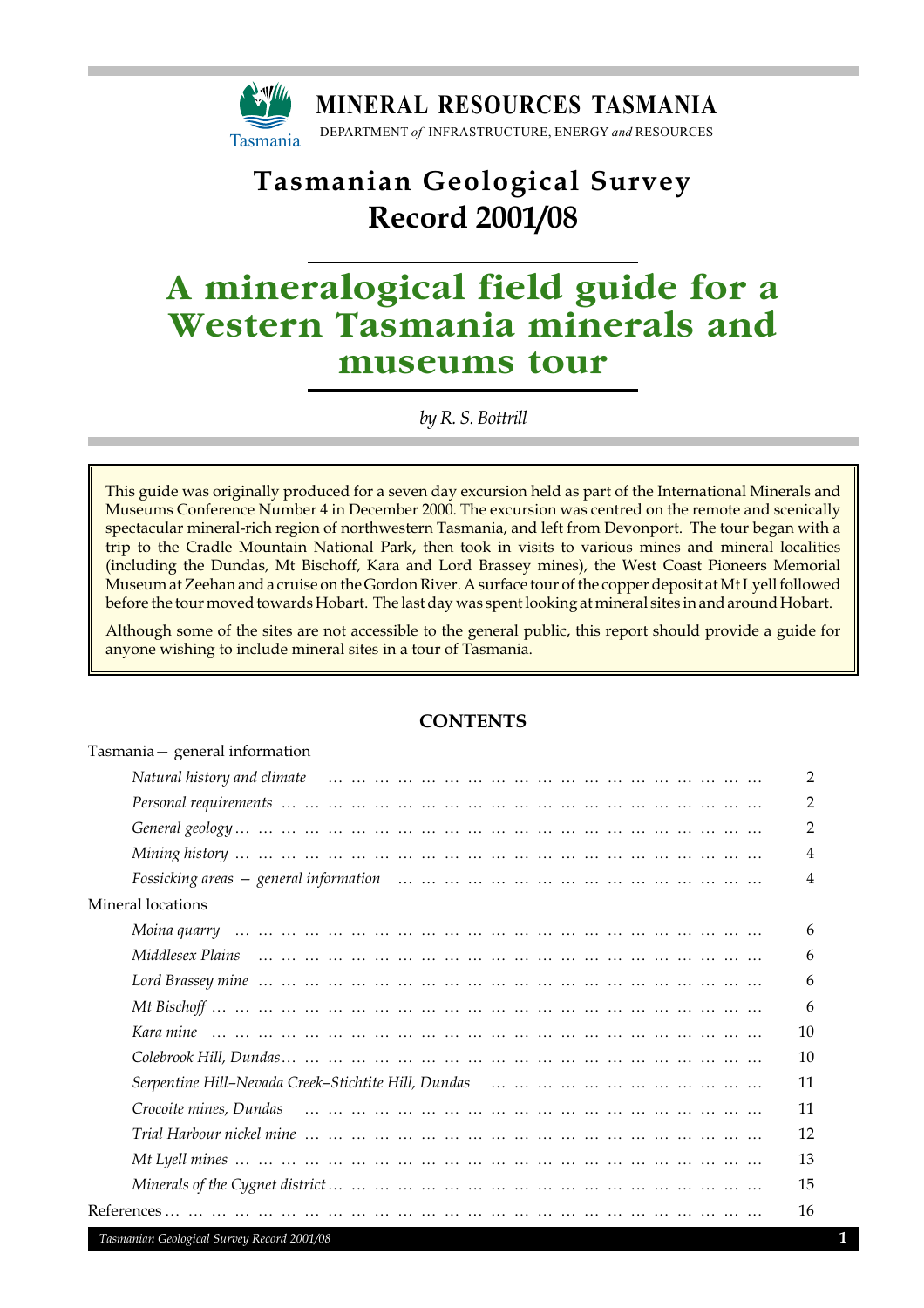## **Tasmania – General Information**

The island of Tasmania is the smallest and most southerly of Australia's six States. It has a population of 473,000 and lies about 200 km south of the State of Victoria, being separated from mainland Australia by Bass Strait. The heart-shaped island is about 315 km across and 286 km long, making it about the same size as Ireland and a little larger than West Virginia. Much of Tasmania is still wilderness and more than 20 per cent of the area has been listed with UNESCO as a World Heritage Area, in recognition of one of the world's great natural treasures.

Tasmania was originally named Van Diemens Land by the Dutch explorer Abel Tasman in 1642, but it was not colonised until the British started a penal colony in 1803. At that time it is believed there were about 5000 Aboriginal people living on the island with a presence extending back for more than 50,000 years, although most had died from various diseases within 30 years. Convict transportation ceased in 1853. Until then the convicts had provided the main source of building labour in the colony and this heritage is still evident throughout much of Tasmania today. The capital city is Hobart with a population of 193,000. Statistically, Hobart has half the rain of Sydney, more sun than Melbourne and is warmer than Madrid.

Tasmania, like its minerals, is incredibly diverse and beautiful, and we hope you will enjoy your visit.

## **Natural history and climate**

Tasmania is geographically quite different to most of Australia, being comparatively rugged, cool and wet. The State comprises one major island and numerous smaller islands, with an area of about 64 000 km $^2$ , lying in a belt of moisture-laden westerly winds. Western Tasmania is largely mountainous and lies in the path of these winds, giving it year-round rain (over 2000 mm in places). Eastern Tasmania is mostly drier, being in a rain shadow.

The highest Tasmanian mountain is Mt Ossa at 1617 m, and there are over 60 peaks above 915 metres above sea level. These peaks and plateaus are frequently snow covered in winter, and some summer snowfalls occur, but there is no permanent snowline. Vegetation is complex, ranging from montane (alpine heathlands) to temperate rainforest (myrtle forest), dry sclerophyll forest (eucalypt forest, including some of the world's tallest flowering trees), sedgeland (buttongrass plains) and coastal heath. The vegetation has two main components: an Antarctic or Gondwanaland flora (also represented in New Zealand and South America) and an Australian flora, dominating most of Australia. Tasmanian fauna is generally similar to mainland Australia.

Tasmania has a mild maritime to cool temperate climate. In summer (December to February) the average daily temperature range varies from about 5–16ºC in Waratah (western Tasmania) to 11–21ºC in Hobart (eastern Tasmania). In winter (June to August) the average daily temperature range varies from about 1–8ºC in Waratah to 5–12ºC in Hobart. Rainfall varies from about 2200 mm/annum in Waratah to 620 mm/annum in Hobart, with rain falling throughout the year but peaking in winter. Snow is common over much of the higher parts of Tasmania in winter but is rare in summer.

#### **Personal requirements**

Whenever working in the sun wear a broad-rimmed hat and use a sun-block preparation (particularly November to March). The ozone layer is thin and the Tasmanian sun may feel cool, but can burn rapidly. In central and western Tasmania be prepared for snow and rain at any time of year, and very sudden changes in weather. **Always** take appropriate clothing — a warm pullover and raincoat and wear sturdy footwear. An insect repellant may be useful at times. Leeches, ants and snakes can be a nuisance in places and suitable (long and tight fitting) clothing and footwear is recommended for the squeamish.

Safety equipment, including hard hats, safety glasses and sturdy boots (preferably steel-capped) should be carried.

## **General geology**

The geology of Tasmania is complex, with rocks of most major ages, from mid-Proterozoic to Cainozoic, being represented (fig. 1). There is considerable metamorphism, mineralisation and hydrothermal alteration in many areas (Burrett and Martin, 1989).

The oldest rocks are Precambrian (mid to late Proterozoic) metasediments, mostly quartzite, dolomite and slate, with some magnesite, schist, amphibolite, blueschist and eclogite. Some of these rocks host major tin deposits (e.g. Renison and Mt Bischoff), smaller silver-lead-zinc, gold and copper vein deposits, and some magnesian ± borate skarns.

Thrust over these rocks in many parts of Tasmania are Cambrian mafic-ultramafic ophiolitic complexes. These are now mostly serpentinised and host a wide range of ore deposits (platinoids, chromite, nickel, silver-lead-zinc, copper and gold).

Overlying the older rocks are Late Cambrian sedimentary, volcanic and intrusive rocks, particularly the Mount Read Volcanics. These are also highly mineralised, with the Mt Lyell, Rosebery, Hellyer and Hercules mines all being world-class base and precious metal deposits. Significant gold deposits also occur.

These rocks are largely conformably overlain by Ordovician to Early Devonian sedimentary sequences. These host some very important gold deposits and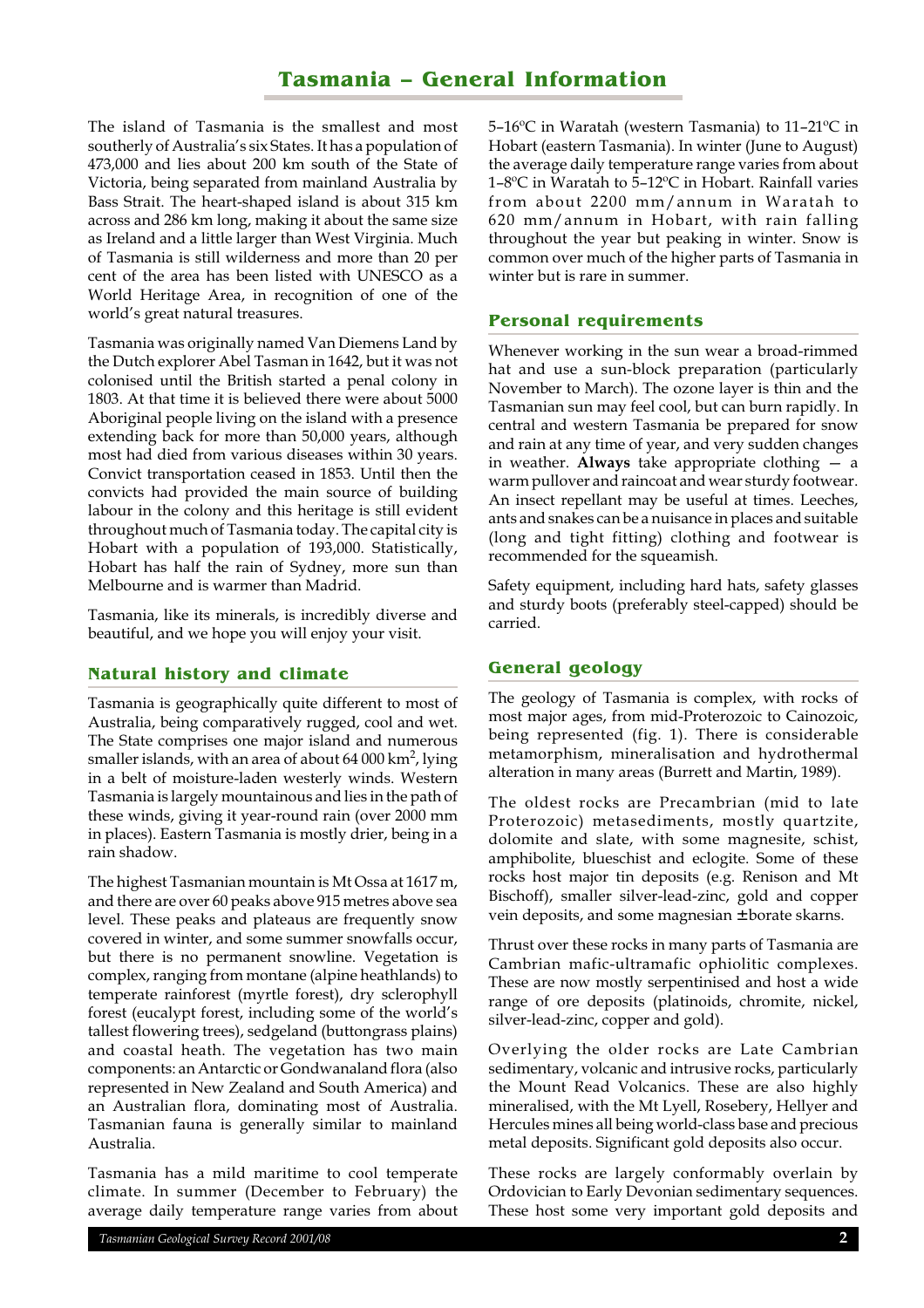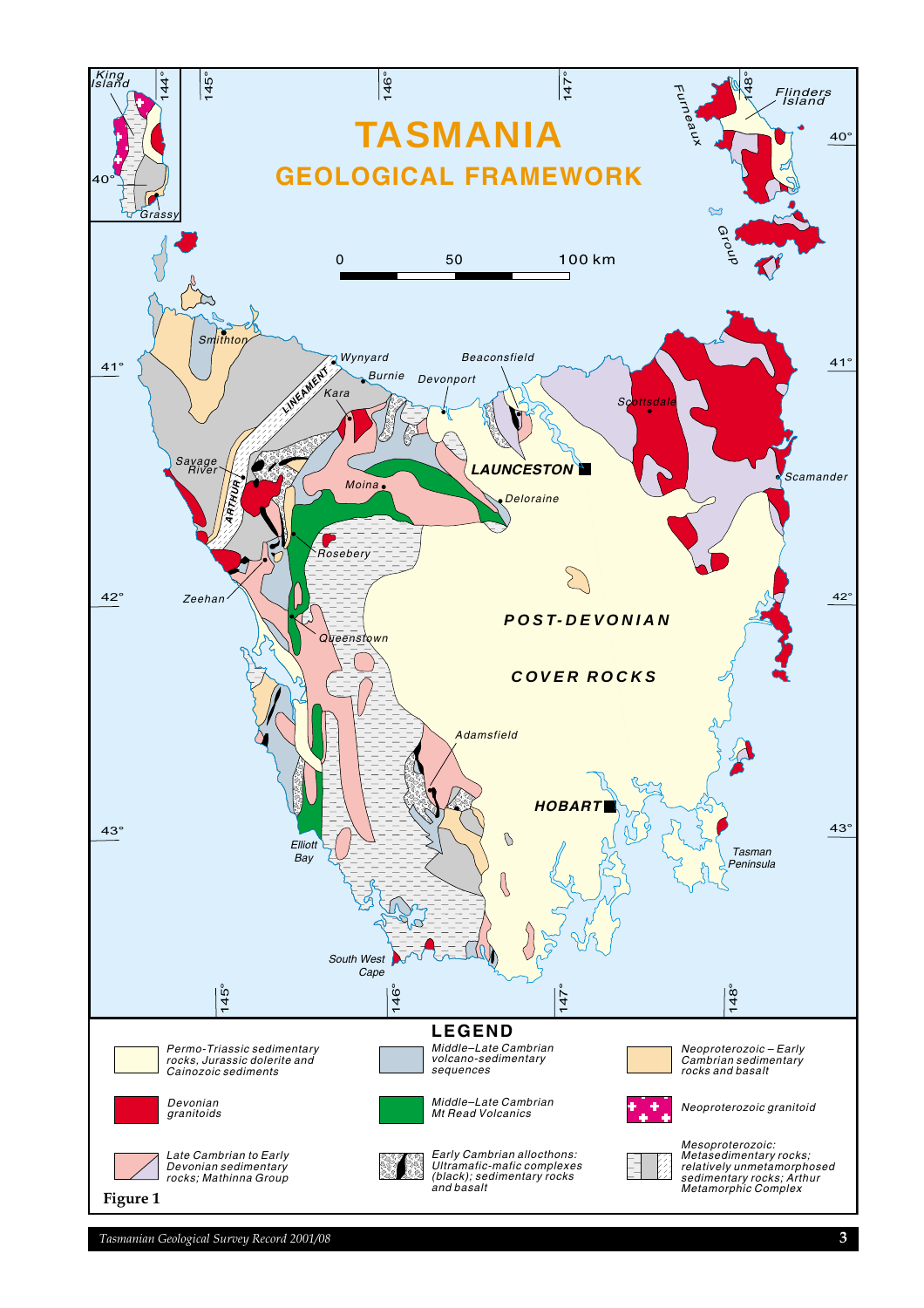tin-tungsten-bismuth, wollastonite, fluorite and Pb-Zn skarns.

All of the preceding sequences are affected to varying degrees by the intrusion of many large and widespread Devonian granitoids, forming hornfels and skarns and causing the introduction or remobilisation of much of the above-mentioned mineralisation.

Following the granitoid intrusions and orogenies in the Devonian, extensive fluvioglacial sediments were deposited in the Late Carboniferous to Triassic. These rocks were intruded by numerous large Jurassic dolerite dykes and sills, equivalent to those in Antarctica and South Africa. Although mostly unmineralised, some of these rocks contain zeolites and related secondary minerals. Partial erosion of columnar dolerite has produced many spectacular landforms and mountains.

Widespread uplift during the Cretaceous resulted in only limited sedimentation, although there were some local high level alkaline intrusions (feldspathoidal syenite to quartz monzonite, some gold-bearing), and phonolite and andesite flows. Further uplift and erosion in the Tertiary formed some minor sedimentary basins (Late Cretaceous to Recent), intercalated with numerous basalt flows (some highly zeolitised).

## **Mining history**

On a world scale, mining is a relatively recent phenomenon in Tasmania, excluding some minor working of flints, ochre and other minerals by Aboriginal people. A little coal and iron ore were worked by convicts in the early 1800s, but the discovery of gold in northeastern Tasmania in 1852, inspired by the Victorian gold rush, was the first real impetus for mineral exploration (Dickens, 1995).

The climate and terrain of the Western Tasmanian mineral belt impeded exploration, but prospectors trickled westwards and made some major mineral discoveries in the 1870s and 1880s (particularly the deposits of tin at Mt Bischoff and copper and gold at Mt Lyell). These discoveries resulted in extensive prospecting and mining operations, most of which had ceased by the turn of the century, and nearly all by World War I. Some major producers have remained in continuous operation for about 100 years or more, for example the Renison tin mine, the Mt Lyell copper mine and the Rosebery lead-zinc mine. Mineral exploration continues and new discoveries are still being made (for example the Henty gold mine, opened in 1996).

#### **Fossicking Areas — general information**

There are many localities within Tasmania where interesting lapidary and mineralogical material occur, including the Lord Brassey and Colebrook Hill mines, which are described below.

In recognition of the recreational activity of fossicking, several of the best of these areas have been declared official Fossicking Areas under the *Mineral Resources Development Act 1995*. These areas are specially set aside for the use of fossickers (gem and mineral collectors), and will not be included in any exploration licence or mining lease application. The areas and fossicking restrictions are described in a booklet (*Fossicking Areas in Tasmania*, compiled by C.A. Bacon and R. S. Bottrill, 1997) available from Mineral Resources Tasmania.

Conditions apply to the use of Fossicking Areas. Fossickers should avoid causing undue damage to the land, and should take only a 'fair share' of material.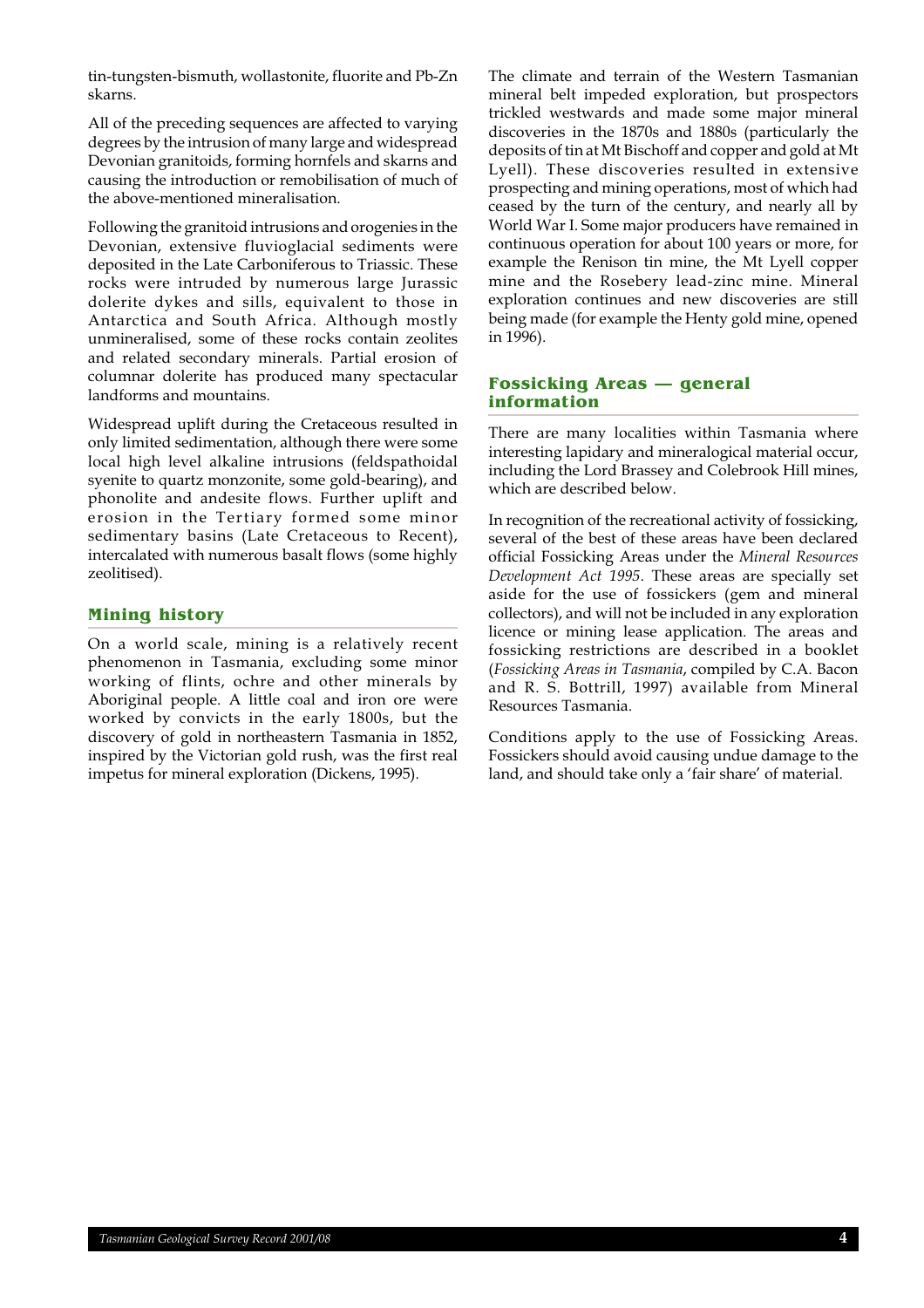

**Figure 2**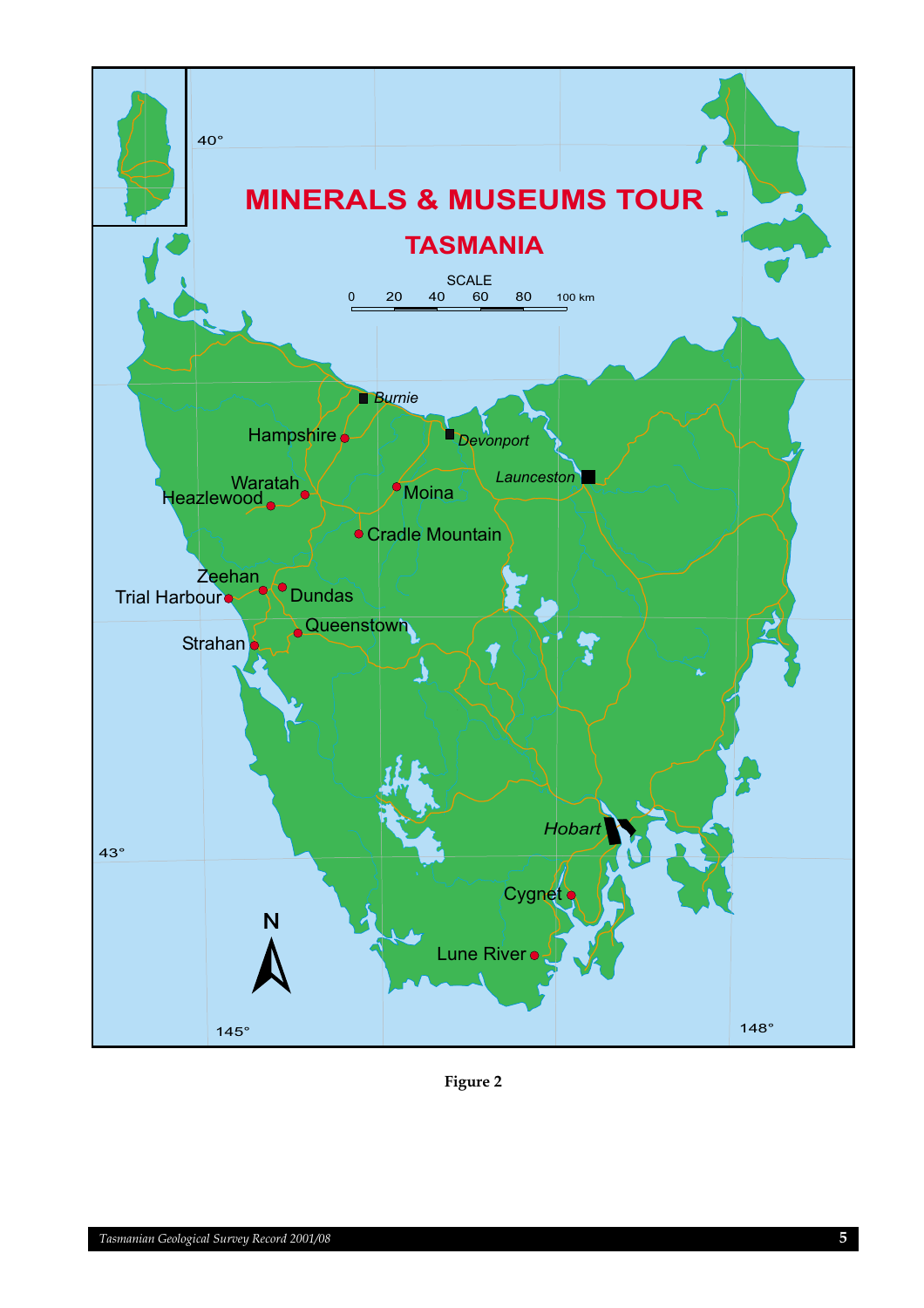## **Moina quarry**

Crystals of topaz (to 40 mm), cassiterite, quartz, monazite and wolframite occur in veins and joints and argillised pockets in Ordovician sandstone, altered by Devonian granites. Tin and tungsten have been mined extensively in the district, as well as gold, bismuth, silver, zinc, lead and other commodities.

## **Middlesex Plains**

Crystals of chabazite (to 15 mm) occur in vesicles in Tertiary basalt, with some analcime, phillipsite, calcite, pyrite and natrolite crystals.

### **Lord Brassey mine**

The Lord Brassey mine is a small but world famous deposit situated near the former mining town of Heazlewood (fig. 3). This former nickel mine is the source of many rare minerals and is the type locality for heazlewoodite and hellyerite (Andersen *et al*., in press).

The discovery of the nickel mineralisation around Brassey Hill (Nickel Hill) was made in the 1890s when prospectors were searching for 'osmiridium' (platinum-group minerals), of which the nearby Bald Hill locality was an important source. In 1896, an adit was driven into the hill by the Lord Brassey Nickel Company and a few tons of nickel sulphide ore was extracted.

The nickel ore of the Lord Brassey mine, and the iridium-osmium ore of Bald Hill, occur within a large body of serpentine, part of a large Cambrian ultramafic complex consisting originally of pyroxenite and peridotite, altered mostly to green-black lizardite. During the latest stage of Devonian metamorphism, fault-controlled bodies of fibrous and waxy green serpentine (chrysotile and antigorite) were formed due to metasomatism (Peck and Keays, 1990). The nickel mineralisation at Lord Brassey appears to be localised within such an antigorite-bearing serpentinite body and can probably be ascribed to this stage (Peck and Keays, 1990). Other links to late granite-related, skarn-like metasomatism include vein-style diopside, magnetite, chlorite, andradite, talc, molybdenite and magnesite (Mann, 1988; Andersen *et al*., in press).

The nickel mineralisation is seen as small veins and pods of primary sulphides, principally heazlewoodite, which is intergrown with awaruite, magnetite, andradite, chlorite and other minor nickel, iron and copper sulphide minerals. Groundwater percolating up through shear planes within the serpentine has reacted with the primary sulphide minerals to form the secondary nickel mineralisation (Henry and Birch, 1992).

The area was also worked extensively for alluvial 'osmiridium', containing various platinum group alloys, mostly osmium and iridium with minor rutheniridosmine, ruthenium, rhodium, gold, tetraferroplatinum and ferronickelplatinum (Ford, 1981). Some associated sulphide and arsenide minerals include cherepanovite, erlichmanite, hollingworthite, iridarsenite, kashinite and laurite (Peck and Keays, 1990).

#### *Important minerals*

- **Andradite**:  $Ca_3(Fe, Cr)_2(SiO_4)_3$ ; fine grained veinlets, bright green to white; hydrous.
- **Awaruite**: (Ni,Fe); metallic white, rusty.
- **Dypingite**:  $Mg_5(CO_3)_4(OH)_2.5H_2O$ ; pale blue to white, botryoidal crusts.
- **Heazlewoodite**:  $Ni<sub>3</sub>S<sub>2</sub>$ ; bronzy yellow patches in serpentine.
- **Hellyerite**:  $NiCO<sub>3</sub>.6H<sub>2</sub>O$ ; pale blue coatings and very attractive crystals, < 2mm.
- **Molybdenite**: MoS<sub>2</sub>; small patches of massive dark grey to occasionally purple grey.
- **Reevesite**:  $\mathrm{Ni}_{6}\mathrm{Fe}_{2}^{3+}(\mathrm{CO}_{3})(\mathrm{OH})_{16}.4\mathrm{H}_{2}\mathrm{O};$  a lemon yellow crust on serpentine.
- **Retgersite**: NiSO<sub>4</sub>.6H<sub>2</sub>O; pale to mid blue crusts.
- **Theophrastite**:  $Ni(OH)_{2}$ ; a green crystalline crust on slickensided serpentine.
- **Unnamed**: Ni-Fe sulphate; yellow-green, powdery.
- 'Zaratite':  $Ni<sub>3</sub>(CO<sub>3</sub>)(OH)<sub>4</sub>$ .4H<sub>2</sub>O; the most obvious nickel 'mineral'; emerald green coatings and mammillary, stalactitic or amorphous encrustations along the shear planes and joint surfaces of the serpentine.

#### *Other minerals*

- **Native Elements**: Unnamed Bi-Ni-Fe-Pt alloy, auricupride.
- **Sulphides**: covellite, digenite, millerite, pyrite, pentlandite, polydymite, pyrrhotite, violarite.
- **Silicates**: antigorite, chrysotile, clinochlore, diopside, enstatite, grossular, lizardite, opal, palygorskite, stevensite, talc.

**Carbonates**: gaspeite, magnesite, otwayite, pyroaurite.

**Others**: annabergite?, atacamite?, brucite, magnetite.

#### **Mt Bischoff**

The Mt Bischoff mine was discovered by part-time prospector James 'Philosopher' Smith in 1871, and for many years was one of the world's richest tin mines (Groves *et al*., 1972). After 70 years of continuous production, the Mt Bischoff mine closed in 1947. Since then, mining ventures have only been spasmodic.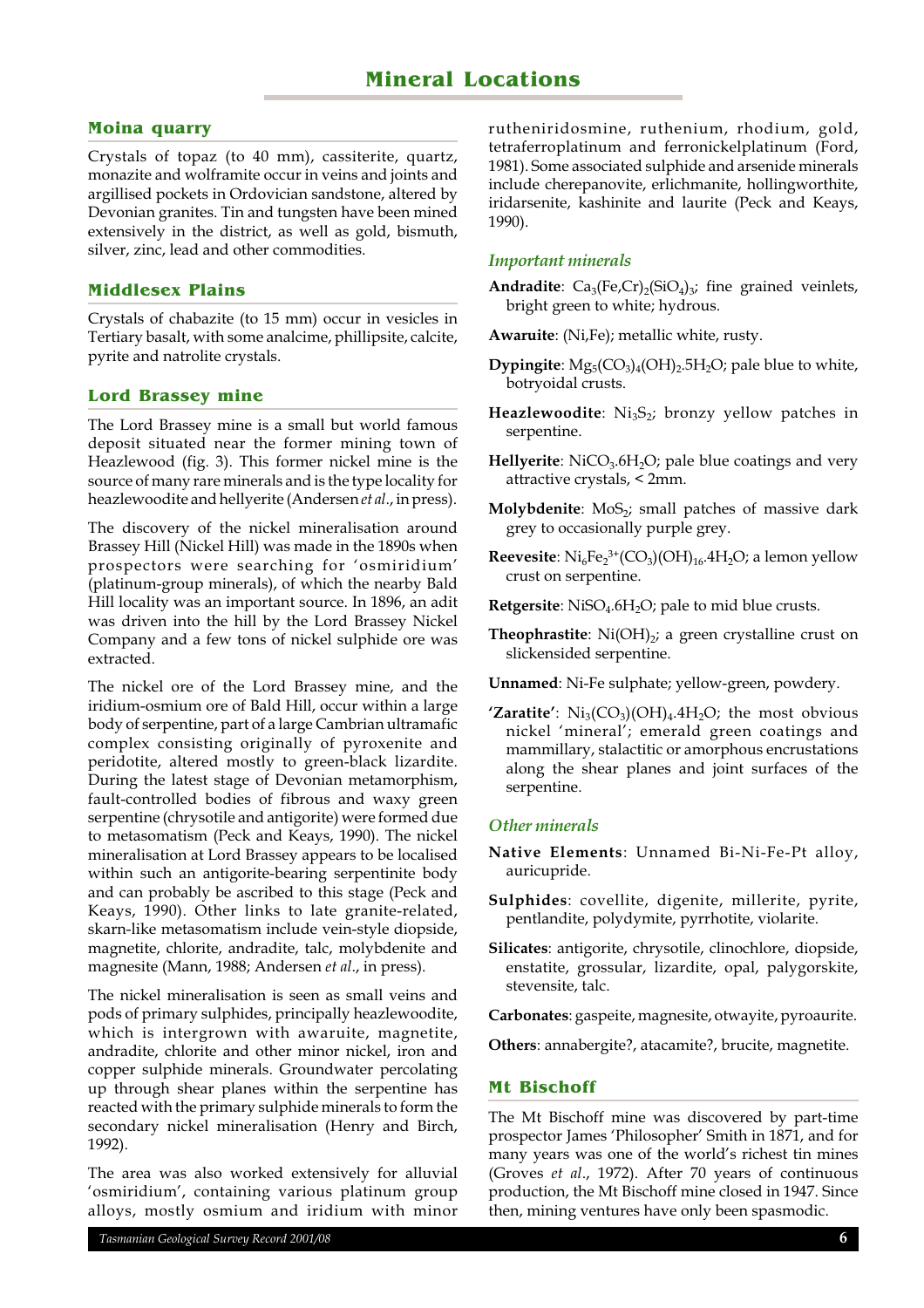

## **Figure 3**

*The Waratah district — sketch map and principal mineral deposits: 1. Kara W-Fe mine; 2. Hampshire Ag mine; 3. Stormont Bi-Au mine; 4. Shepherd and Murphy Sn-W-Bi-Au mine; 5. Moina quarry and All Nations Sn-W mine; 6. Sayers and Princess Sn-W-Be mines; 7. Mt Farrell Pb-Ag mine; 8. Gads Hill (zeolites); 9. Middlesex Plains (zeolites); 10. Que River and Hellyer Pb-Zn-Ag-Au mines; 11. Mt Bischoff Sn mine; 12. Magnet Ag-Pb-Zn mine; 13. Cleveland Sn mine; 14. Lord Brassey Ni mine; 15. Bald Hill Os-Ir mines; 16. Savage River Fe mines; 17. Heazlewood Ag-Pb mine.*

Mt Bischoff was the first major mineral resource developed in Tasmania, with a total production of around 62 000 tonnes of metallic tin. The discovery provided the impetus for exploration of other areas of the west coast and the subsequent discovery of other mining areas such as Mt Lyell and Renison.

#### **Geology**

Precambrian quartzite, shale and dolomite at Mt Bischoff have been intruded by a radial group of Devonian quartz-feldspar porphyry dykes and breccia dykes, related to the nearby Meredith granite. Tin-base metal sulphide mineralisation accompanies these dykes, and occurs as a replacement of dolomite, as greisenised dykes, and as veins and fracture linings (Groves *et al*., 1972; Wright and Kwak, 1988; Halley and Walshe, 1995; Sorrell, 1997; fig. 4). Tin mineralisation occurs within a radius of about one kilometre from the summit of Mt Bischoff, and several silver-leadantimony deposits surround the mine. Supergene zones were minor.

#### *Dolomite-replacement mineralisation*

Dolomite-replacement mineralogy is dominated by sulphides (mostly pyrrhotite), Fe-Mg-Mn carbonates, fluorides (fluorite, sellaite), tourmalines and magnesium silicates (chondrodite, norbergite, clinohumite, phlogopite, talc and serpentine), in part as magnesian skarns and 'wrigglite' (banded skarn),

*Tasmanian Geological Survey Record 2001/08* **7**

largely retrogressed. The highest tin grades were found within a quartz-pyrrhotite-topaz-fluorite assemblage (the most strongly altered dolomite replacement rocks) adjacent to the dykes (now largely worked out). Dolomite-replacement mineralisation is found at the Greisen Face, where talc-pyrrhotite alteration occurs, and at the Slaughteryard Face, where quartz-pyrrhotite alteration and fluorite 'nodules' occur.

#### *Dyke mineralisation*

Greisenised dyke rocks are characterised by a white, fine-grained groundmass of quartz and topaz, with orthoclase phenocrysts variably pseudomorphed by siderite, pyrrhotite, quartz, topaz, pyrite, fluorite and cassiterite. One of the most prominent features of Mt Bischoff is the Western Dyke, a greisenised porphyry with cassiterite both disseminated and coating joint surfaces.

#### *Veins and fracture linings*

Fissure lodes are a late phase of mineralisation, cross-cutting dykes and country rocks. They contain variable proportions of quartz, siderite, tourmaline, topaz, fluorite, cassiterite, wolframite and sulphide minerals (pyrite, pyrrhotite, galena, sphalerite, chalcopyrite, bismuthinite, As-Sb-Bi sulphosalts and stannite).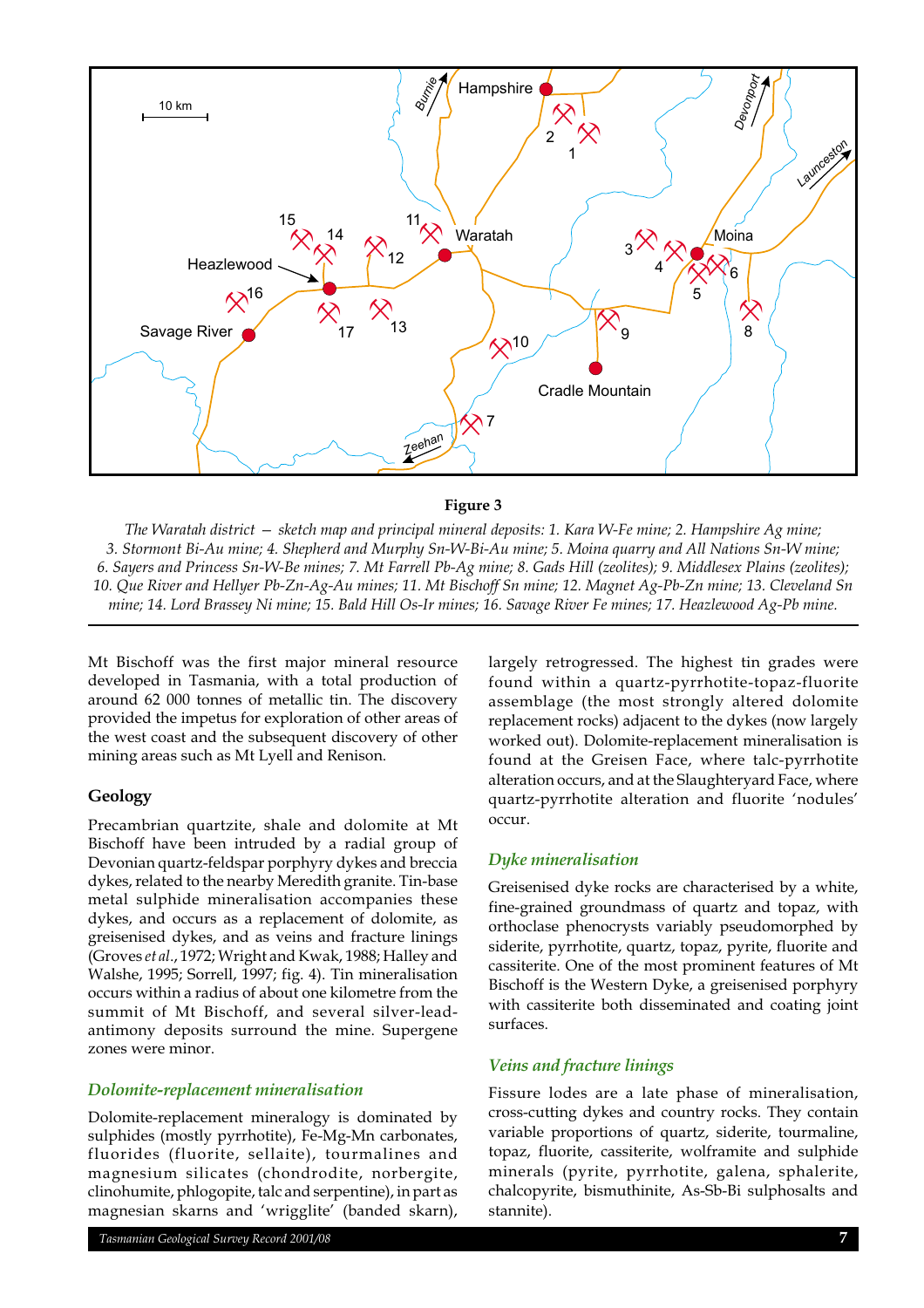

**Figure 4** *The Mt Bischoff mine (from Halley and Walshe, 1995)*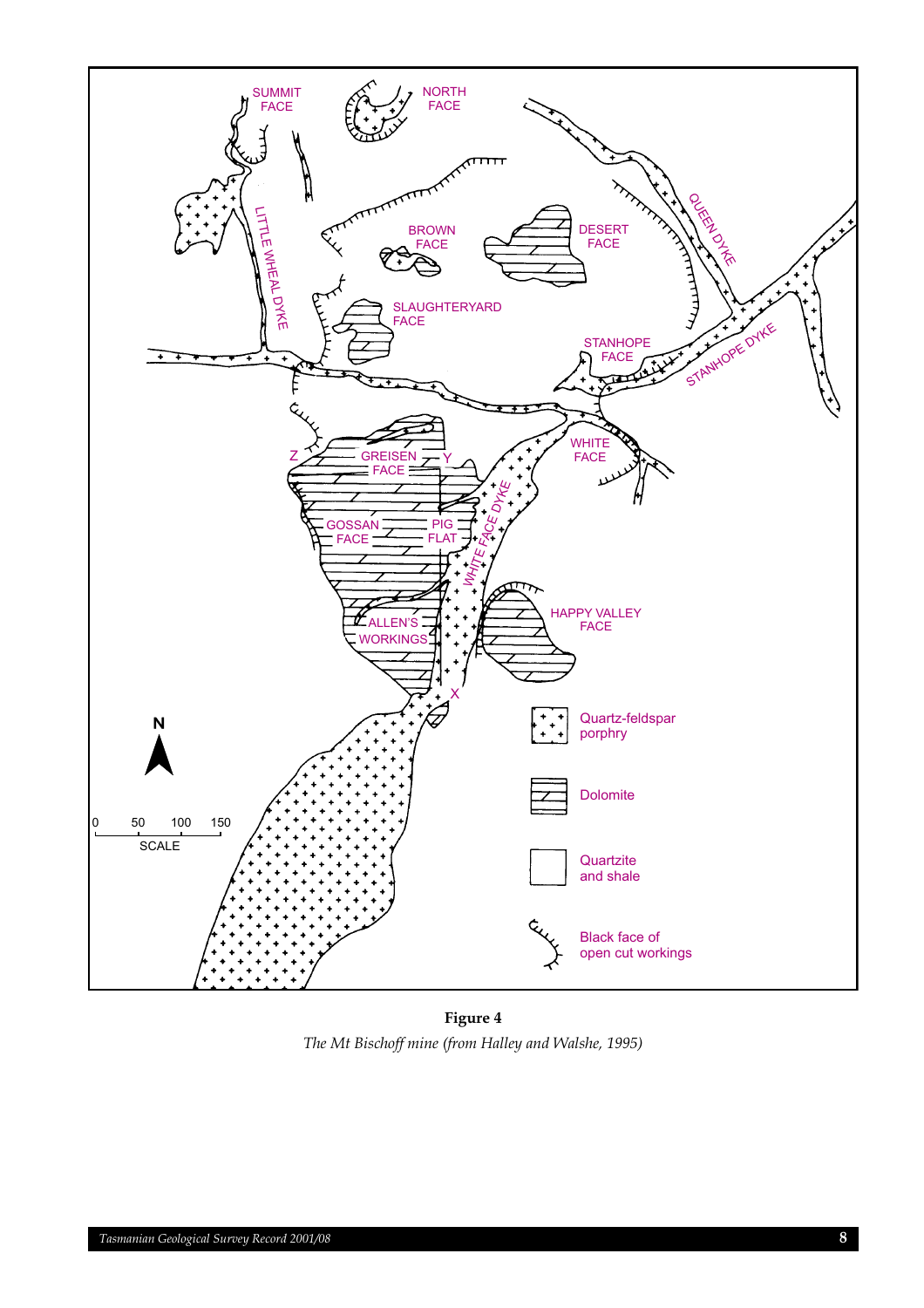## **Mineralogy**

More than 100 mineral species have been recorded from Mt Bischoff. The extensive alteration and large amounts of magnesium and fluorine in the system produced uncommon minerals such as sellaite, chondrodite, norbergite, wagnerite and fluoborite (Wright and Kwak, 1988; Halley and Walshe, 1995; Sorrell, 1997).

## *Beryl*

Pale to mid-blue, opaque crystals of beryl up to 50 mm in length occur at Mt Bischoff, especially near the Slaughteryard Face, associated with an emerald green tourmaline. Some of these crystals exhibit colour zoning which can be seen on the flat terminations of the hexagonal prisms. Other beryllium minerals recorded from Mt Bischoff include bavenite, hambergite and phenakite.

### *Carbonate minerals*

The major carbonate present is commonly referred to as siderite, but most appears to be an Fe-magnesite, except in more quartz-rich rocks. Generally the lighter the colour of the specimen, the less iron content. Rhodochrosite is rare here. Most siderite/magnesite is found as tabular hexagonal crystals to 50 mm across and is common in the dolomite replacement bodies, often associated with fluorite.

### *Cassiterite*

Cassiterite was the most important tin mineral mined at Mt Bischoff. It occurs in a number of environments and was particularly abundant in the dolomite replacement bodies (especially the White and Brown faces). Much of the cassiterite mined was eluvial or alluvial, released through weathering processes. In 1880, a five hundredweight (250 kg) solid nugget was recovered from the Slaughteryard Face. It is still possible to pick up masses of cassiterite up to 60 mm with bright euhedral crystals in cavities. Bright red-brown, yellowish or black crystals to 3 mm can be found lining joints in the dyke rocks and sedimentary rocks adjacent to the dykes. Crystalline cassiterite generally occurs as short, equant prisms, often twinned, or rarely acicular crystals to about one millimetre. Stannite and teallite are the other tin minerals recorded here.

#### *Fluorite*

This is abundant in many parts of the mine, particularly the dolomite replacement bodies and veins, especially in the Slaughteryard Face. It is found mostly as cubes to 30 mm, modified by octahedral (111) and to a lesser extent, dodecahedral (110) faces on a matrix of either magnesite or siderite. Most specimens are transparent lustrous crystals, either colourless or pale blue, but massive purple fluorite also occurs. Some brown octahedral fluorite occurs in cellular quartz-topaz-sellaite. Part of the Happy Valley Face was worked in the late 1980s for specimen material; transparent colourless crystals of fluorite, almost always as cubes, sometimes elongated or flattened, occurring on Fe-magnesite. Associated minerals included quartz, pyrite and sphalerite. Green fluorite, sometimes with purple cores, has been found near the White Face dyke in recent years. Near the gossan face dark purple fluorite occurs as complex cubo-octahedral crystals with tourmaline, siderite, pyrite, marcasite and smoky quartz.

Other fluoride minerals identified include sellaite, prosopite, ralstonite and weberite.

## *Quartz*

Abundant small, white to colourless quartz crystals occur in the porphyry dykes and in other areas such as the Happy Valley Face, occasionally as wheatsheaf aggregates. Smoky quartz specimens to 40 mm are much less common but very aesthetic, occurring with purple fluorite and siderite crystals.

### *Sulphide minerals*

Pyrite and pyrrhotite are ubiquitous. Pyrite can occur as attractive crystals, often as cubes or less commonly pyritohedrons and other forms, although some does decompose. Other sulphides found in crystalline form include arsenopyrite, marcasite and sphalerite.

### *Topaz*

The porphyries contain a compact fine-grained form of topaz known as pycnite, found as pseudomorphs after feldspar, and as radiating groups of transparent acanthine crystals to 2 mm. Coarser crystals are rare.

#### *Tourmalines*

Tourmaline is common at Mt Bischoff, generally as blue to green masses or thin tufted acicular crystals and rarely as very fine-grained botryoidal masses. Compositions range between dravite, schörl, olenite and foitite. Elbaite has also been reported but not confirmed.

#### *Minerals Reported*

- **Native elements**: arsenic, bismuth, copper, gold, graphite, sulphur.
- **Sulphides**: arsenopyrite, berthierite, bismuthinite, boulangerite, chalcocite, chalcopyrite, galena, jamesonite, marcasite, molybdenite, proustite, pyrargyrite, pyrite, pyrostilpnite, pyrrhotite, sphalerite, stannite, stibnite, teallite, tetrahedrite.
- **Oxides**: brucite, cassiterite, chromite, corundum, cuprite, diaspore, gahnite, goethite, hematite, magnetite, pyrolusite, rutile, thorianite, tungstite.
- **Halides**: bodalyrite?, fluorite, halite, prosopite, ralstonite, sellaite, weberite, sylvite.
- **Carbonates**: ankerite, aragonite, azurite, calcite, dolomite, magnesite, malachite, rhodochrosite, siderite, smithsonite.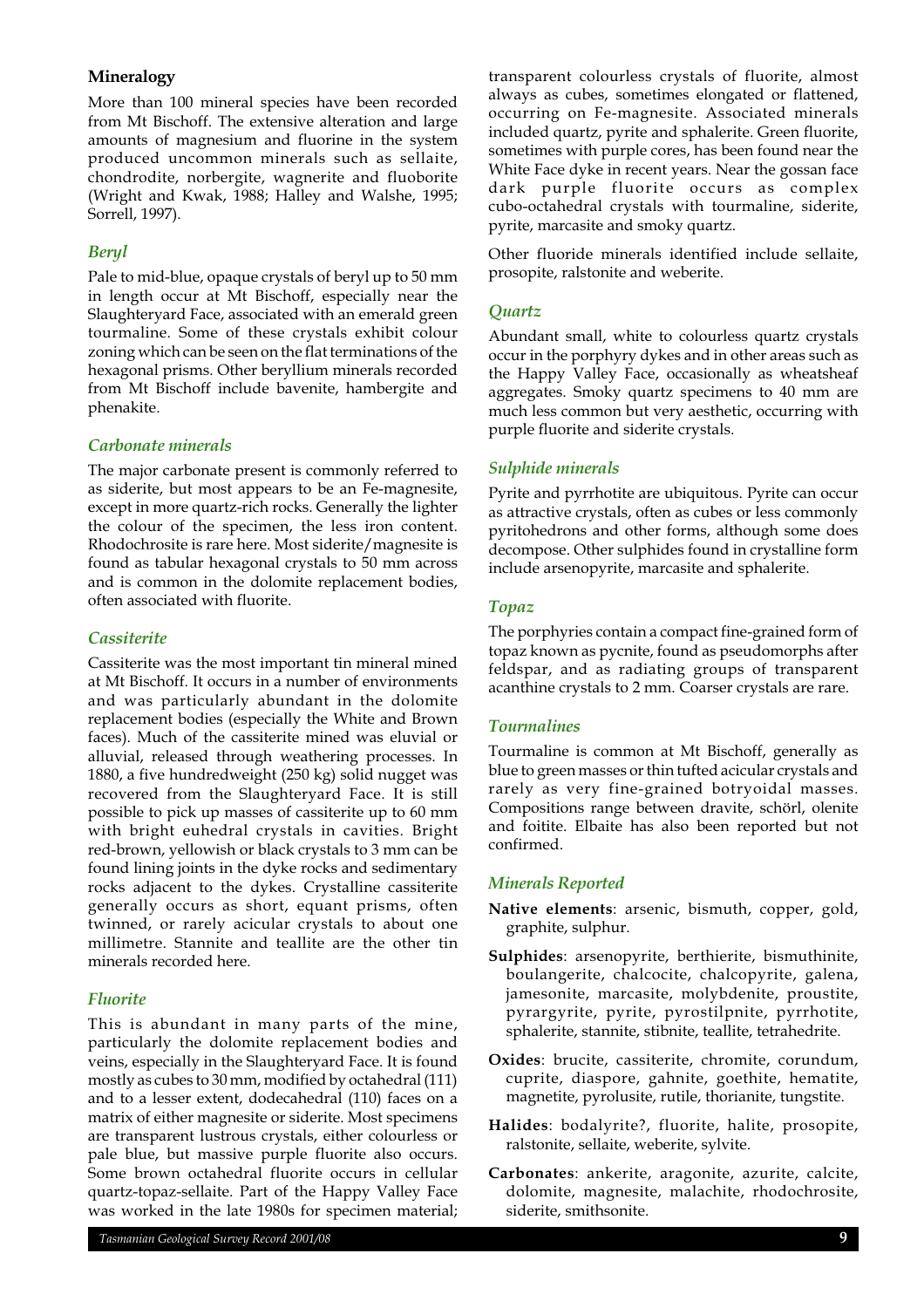- **Sulphates**: barite, chalcanthite, copiapite, goslarite, gypsum, halotrichite, jarosite, melanterite.
- **Silicates**: actinolite, albite, allanite, andradite, annite, augite, bavenite, beryl, biotite, chondrodite, chrysotile, clinochlore, clinohumite, dravite, elbaite, enstatite, epidote, foitite, forsterite, hemimorphite?, hisingerite, hornblende, hydrogrossular, illite, kaolinite, lepidolite, lizardite, microcline, muscovite, natrolite, norbergite, olenite, opal, orthoclase, palygorskite, phlogopite, pyrophyllite, quartz , schorl, sillimanite, talc, titanite, topaz, tourmaline, tremolite, vesuvianite, wollastonite, zircon.
- **Phosphates and other**: arsenobismite, fluorapatite, hambergite, isokite, monazite, scorodite, scheelite, vivianite, wagnerite, wavellite, wolframite (ferberite), xenotime.

#### **Kara mine**

This is a relatively recent mine, having operated since 1977, initially as a scheelite mine but now producing mostly magnetite. There is potential for some other products, including wollastonite, garnet and gold.

There are a number of skarns in the Kara district, variously dominated by magnetite, garnet, vesuvianite, wollastonite, pyroxenes, amphiboles and other minerals (Kwak, 1987; Whitehead and Turner, 1990). These occur in Ordovician limestone near the contact with Devonian granite. The Kara magnetite-scheelite bearing skarns occupy a trough-like pendant within a Late Devonian red granite known as the Housetop Granite. Ore-grade scheelite and magnetite mineralisation at the Kara No. 1 deposit are hosted by andradite-pyroxenevesuvianite skarn which forms an irregularly-shaped blanket draped 15–25 m above the granite. Between the skarn and the granite is a tungsten-poor, quartz-epidote reaction zone (Whitehead and Turner, 1990). The skarns are variably retrogressed to amphiboles ± epidote and fluorite and are mostly overlain by Tertiary basalt.

#### *Major minerals*

- Andradite: Ca<sub>3</sub>Fe<sub>2</sub>(SiO<sub>4</sub>)<sub>3</sub>; large, lustrous, brown dodecahedral crystals.
- **Bavenite**:  $Ca_4(A1,Be)_4Si_9O_{26}(OH)_2$ ; colourless radiating/bladed crystals.
- **Calcite**: CaCO3; white rhombic to bladed crystals.
- **Danalite**:  $Fe_4Be_3(SiO_4)_3S$ ; coarse red tetrahedral crystals.
- **Epidote**:  $Ca_2FeAl_2(SiO_4)(Si_2O_7)(O,OH)_2$ ; small green prismatic crystals.
- Fluorite: CaF<sub>2</sub>; purple octahedral crystals.

**Magnetite**: Fe<sub>3</sub>O<sub>4</sub>; good, large dodecahedral crystals.

**Malachite**:  $Cu_2(CO_3)(OH)_2$ ; green, botryoidal.

**Molybdenite**: MoS<sub>2</sub>; hexagonal flakes.

- **Scheelite**: CaWO<sub>4</sub>; disseminated or rare white bipyramidal crystals.
- **Stolzite**: PbWO<sub>4</sub>; rare, orange blocky to bladed crystals.
- **Amphiboles**: (tremolite-actinolite, hastingsite, ferroedenite, etc); fibrous green-white crystals.
- **Pyroxenes**: (diopside-hedenbergite), green-black crystals.

#### *Rarer and/or less obvious minerals*

- **Skarn minerals**: anorthite, clinozoisite; vesuvianite; wollastonite.
- **Weathering zone**: anthoinite and mpororoite (hydrous Al-Fe tungstates, alteration products of scheelite), hematite, montmorillonite.
- **Granite minerals**: allanite, biotite, chlorite, fluorapatite, orthoclase, plagioclase, quartz, sphene.
- **Sulphides**: aikinite, arsenopyrite, bismuthinite, chalcopyrite, galena, pyrite, sphalerite.

#### **Colebrook Hill, Dundas**

This location has produced Australia's best ferroaxinite specimens, some of which are world class. The deposit is hosted by an unusual skarn, sometimes described as a limurite or axinite-hornfels, probably derived from calcareous or dolomitic rocks associated with mafic-ultramafic intrusive rocks (Blissett, 1962). The skarn has formed where boron and sulphur-rich solutions from an underlying Devonian granite reacted with the reactive calcium-rich rock types. The mine was originally worked for copper, but various silver, gold, tin, lead, zinc, tungsten and other minerals are also present. The deposit is very complex and of great mineralogical interest. Specimen minerals are usually dissolved from the enclosing calcite with acids. The area is in a designated fossicking reserve, but is difficult to access.

## *Minerals that can be collected and identified in hand specimens*

- **Calcite**:  $CaCO<sub>3</sub>$ ; very common as white to colourless massive material, and less commonly as well-formed rhombohedral crystals.
- **Chalcopyrite**: CuFeS<sub>2</sub>; common as massive or granular material with a bright brassy yellow colour and rough fracture, sometimes tarnished purplish.
- **Datolite**: CaBSiO<sub>4</sub>(OH); uncommon, as glassy white or very pale blue-green, short prismatic monoclinic crystals to about 20 millimetres.
- **Ferroaxinite**:  $Ca_2(Fe, Mn)Al_2BSi_4O_{15}OH$ ; this is a dominant mineral in the lodes and occurs as massive or crystalline material of a deep violet colour. Well-formed wedge-shaped triclinic crystals up to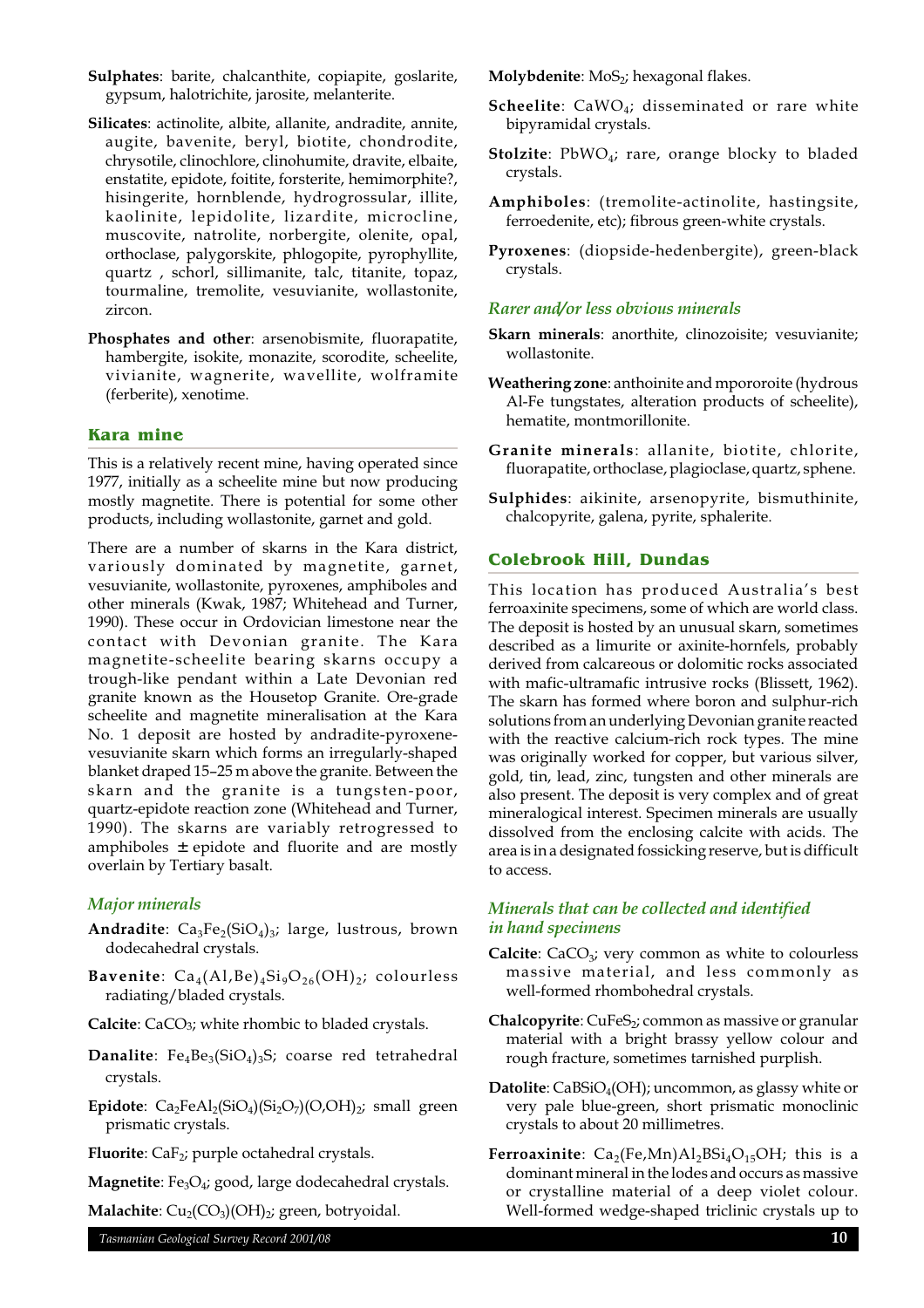20 mm in length occur, and may be very lustrous and attractive.

- **Arsenopyrite**: FeAsS; this is rather abundant as massive material or as excellent orthorhombic crystals to about 10 mm, with a bright silver-grey colour.
- **Quartz**:  $SiO<sub>2</sub>$ ; this is quite common as massive material and as hexagonal crystals, milky white in colour, to about 20 mm in length. Japan-law twins occur.
- **Tremolite-actinolite**:  $Ca_2(Mg,Fe)_{5}Si_8O_{22}(OH, F)_{2}$ ; this occurs as a massive, coarse-grained fibrous material, and as radiating aggregates and ragged to fibrous monoclinic crystals, up to 20 mm or so in size. The colour is usually a pale grey-green.
- **Scheelite**: CaWO<sub>4</sub>; this mineral has been reported rarely as small groups of white tetragonal crystals.

### *Other minerals reported from this locality*

- **Sulphides**: loellingite?, pyrite, pyrrhotite, bornite, galena, sphalerite, marcasite, tetrahedrite, millerite.
- **Secondary minerals**: azurite, malachite, copper, cuprite, olivenite? (var. leucochalcite), erythrite?, connellite?, aurichalcite, rosasite, brochantite, chalcanthite, chrysocolla, langite, posnjakite, spangolite.

**Other**: boracite?, danburite, schorl.

## **Serpentine Hill – Nevada Creek – Stichtite Hill, Dundas**

This area is one of the principal sources of stichtite specimens in the world. It is hosted by sheared Cambrian serpentine bodies.

The stichtite replaces small disseminated chromite/ magnesiochromite grains, and is also remobilised into coarser patches. It may be intermixed with its polymorph barbertonite, and may occur with aragonite, chlorite and magnetite, hosted in serpentine.

## **Crocoite mines, Dundas**

These old Ag-Pb mines in western Tasmania include the Adelaide, Red Lead, Dundas Extended, West Comet, Platt, Kozminsky and Kapi mines (fig. 5), and are the prime sources for crocoite in the world. Some of these mines are still being worked for specimen material. The primary ore occurs as Pb-Zn-Ag sulphides in veins in siderite–ankerite-rich fault zones cutting Cambrian serpentinite and ultrabasic-derived greywacke, and Precambrian slate. The ore and host rocks in upper levels are largely altered to clays and gossan, but the crocoite may grow freely in vughs and joints.

## *Minerals of Dundas*

Anglesite: PbSO<sub>4</sub>; occurs uncommonly as white to grey or green orthorhombic crystals to a few millimetres with cerussite, usually coating galena.

- **Bindheimite**:  $Pb_2Sb_2O_6(O,OH)$ ; earthy, yellow, with crocoite; sometimes labelled massicot.
- **Cerussite**: PbCO<sub>3</sub>; this area is famous for its 'chrome' cerussite', which is locally abundant as very attractive crystalline aggregates of complex yellow crystals, possibly coloured by small traces of chromium. More normal white to colourless cerussite is also common at some mines.
- **Chalcophanite**: (Zn,Mn,Fe)Mn<sub>2</sub>O<sub>5</sub>.2H<sub>2</sub>O; this mineral occurs as finely drusy masses of lustrous purplish black hexagonal crystals on Mn oxides.
- **Chlorargyrite**: AgCl; this mineral forms waxy masses and crusts varying from yellow to green when fresh, darkening to violet brown with exposure to light. It was an important silver ore in the gossans.
- **Coronadite**:  $PbMn_8O_{16}$ ; this mineral is present in the gossans as massive or stalactitic, hard grey material.
- **Crocoite**: PbCrO<sub>4</sub>; this mineral is very common here as attractive, fine, monoclinic prismatic to bipyramidal crystals to 50 mm, usually hollow, with a bright orange to red colour. The crystals occur as entangled masses, as single crystals on gossan or gibbsite, or more rarely intergrown with dundasite or yellow 'chrome cerussite'. Large terminated crystals occur but are relatively uncommon.
- **Dundasite**:  $PbAl<sub>2</sub>(CO<sub>3</sub>)<sub>2</sub>(OH)<sub>4</sub> H<sub>2</sub>O$ ; botryoidalfibrous aggregates of white to pale green crystals with crocoite.
- **Gibbsite**: AlO(OH); botryoidal to massive, white to yellow and black where impure; overgrows crocoite.
- **Goethite**: FeO(OH); an important constituent of the gossans. Usually massive, powdery yellow to brown and black when massive; pseudomorphs siderite.
- **Grimaldiite**: CrO(OH); a soft, grey to dark green powdery mineral replacing chromite and coating crocoite.
- **Linarite**:  $CuPb(SO<sub>4</sub>)(OH)_{2}$ ; deep blue, prismatic crystals with cerussite and anglesite.
- **Mimetite**:  $Pb_5(AsO_4)_3Cl$ ; relatively rare in the gossans as small, colourless to yellow, orange, red and brownish-green hexagonal prismatic crystals. Sometimes described as vanadinite.
- **Muscovite**: ('fuchsite') Massive, bright green clays are mostly this chromian mica.
- **Petterdite (new species)**:  $PbCr_2(CO_3)_2(OH)_4.H_2O$ ; pink to lilac, very fine grained coatings on galena with anglesite and cerussite.
- **Philipsbornite**:  $PbAl<sub>3</sub>(AsO<sub>4</sub>)(AsO<sub>3</sub>OH)(OH)<sub>6</sub>; grey,$ green, yellow to off-white; much was previously described as weilerite, gorceixite or hidalgoite.
- **Phosgenite**:  $Pb_2(CO_3)Cl_2$ ; recorded in the gossans as adamantine, brown to colourless crystals on galena. Rarely reported, but probably mistaken for anglesite or cerussite.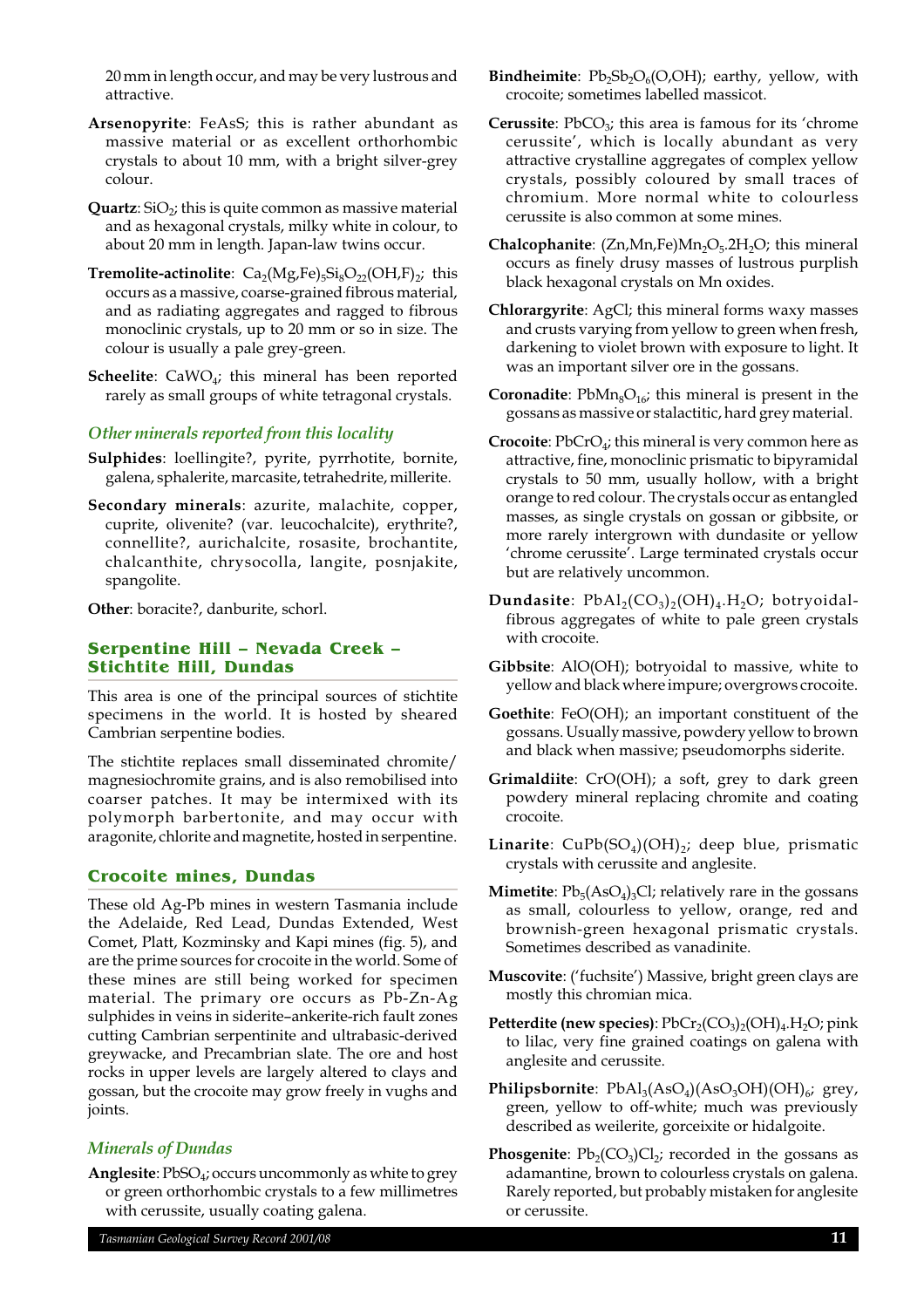

**Figure 5**

*Sketch map and principal mineral deposits, Zeehan district.*

*1: West Comet and Dundas Extended mines; 2: Adelaide mine; 3 Red Lead mine; 4: Stichtite Hill; 5: Platt and Kosminsky mines; 6: Comet-Maestries mines; 7: South Comet mine; 8: Kapi mine; 9: Nevada Creek; 10: Colebrook Hill; 11: Serpentine Hill (Tunnel Hill); 12: Sylvester/Queen mines; 13: Tenth Legion; 14: Trial Harbour Ni mines; 15: St Dizier Sn mine; 16: Comstock mine; 17: Rosebery mine; 18: Renison Sn mine; 19: Hercules mine.*

- Pyrolusite: MnO<sub>2</sub>; this powdery brown-black to silvery grey mineral occurs in the gossan.
- **Pyromorphite**:  $Pb_5(PO4)_{3}Cl$ ; occurs in some mines as crusts of bright green prismatic crystals forming attractive combinations with crocoite.
- **Unknown**: Mn-Cr-Pb-O; black, platy, resembles chalcophanite.

#### *Other minerals reported in the Dundas district*

**Native elements**: gold, graphite, lead, silver, sulphur.

- **Sulphides**: argentite arsenopyrite, bismuthinite, boulangerite, chalcopyrite, cosalite, dufrenoysite, enargite, freibergite, glaucodot, galena, gudmundite, jamesonite, loellingite, marcasite, pyrite, pyrargyrite, proustite, sphalerite, stannite, stephanite, tetrahedrite and zinkenite.
- **Oxides**: arsenolite, bismite, bismutostibiconite, cassiterite, cervantite, chromite-magnesiochromite, cuprite, ferrotantalite, hematite, hollandite, ilmenite, lepidocrocite, litharge, lithiophorite, magnetite, minium, senarmontite, stibiconite, todorokite-ranceite, valentinite.
- **Carbonates**: ankerite, aragonite, azurite, calcite, dolomite, hydrocerussite, malachite, rhodochrosite, siderite, stichtite.
- **Silicates**: actinolite, epidote, halloysite, hornblende, kaolinite, quartz, romanechite, serpentine, talc, wollastonite.
- **Others**: atacamite, barite, beudantite, corkite, evansite, hinsdalite, langite, phoenicochroite, vauquelinite.

## **Trial Harbour nickel mine**

The nickel ores of this area are similar to those of the Lord Brassey mine at Heazlewood. The mineralisation is hosted by a body of serpentinised Cambrian ultramafic rocks which have been metasomatised by the nearby Devonian Heemskirk Granite.

This deposit contains disseminated heazlewoodite, chromite, magnetite and awaruite in serpentine with minor millerite, bravoite, violarite, sphalerite, galena and shandite  $(Ni_3Pb_2S_2)$  for which this is the type location. Other minerals include zaratite, reevesite, aragonite, talc, hydromagnesite and tremolite. Nickel mineralisation at the related Avebury deposits, a few kilometres to the east, is presently being evaluated for mining. The deposits comprise a number of small but Ni-rich bodies (more S-rich than Lord Brassey and Trial Harbour), containing pentlandite, pyrrhotite, chalcopyrite, magnetite, niccolite, pyrite and valleriite.

*Tasmanian Geological Survey Record 2001/08* **12**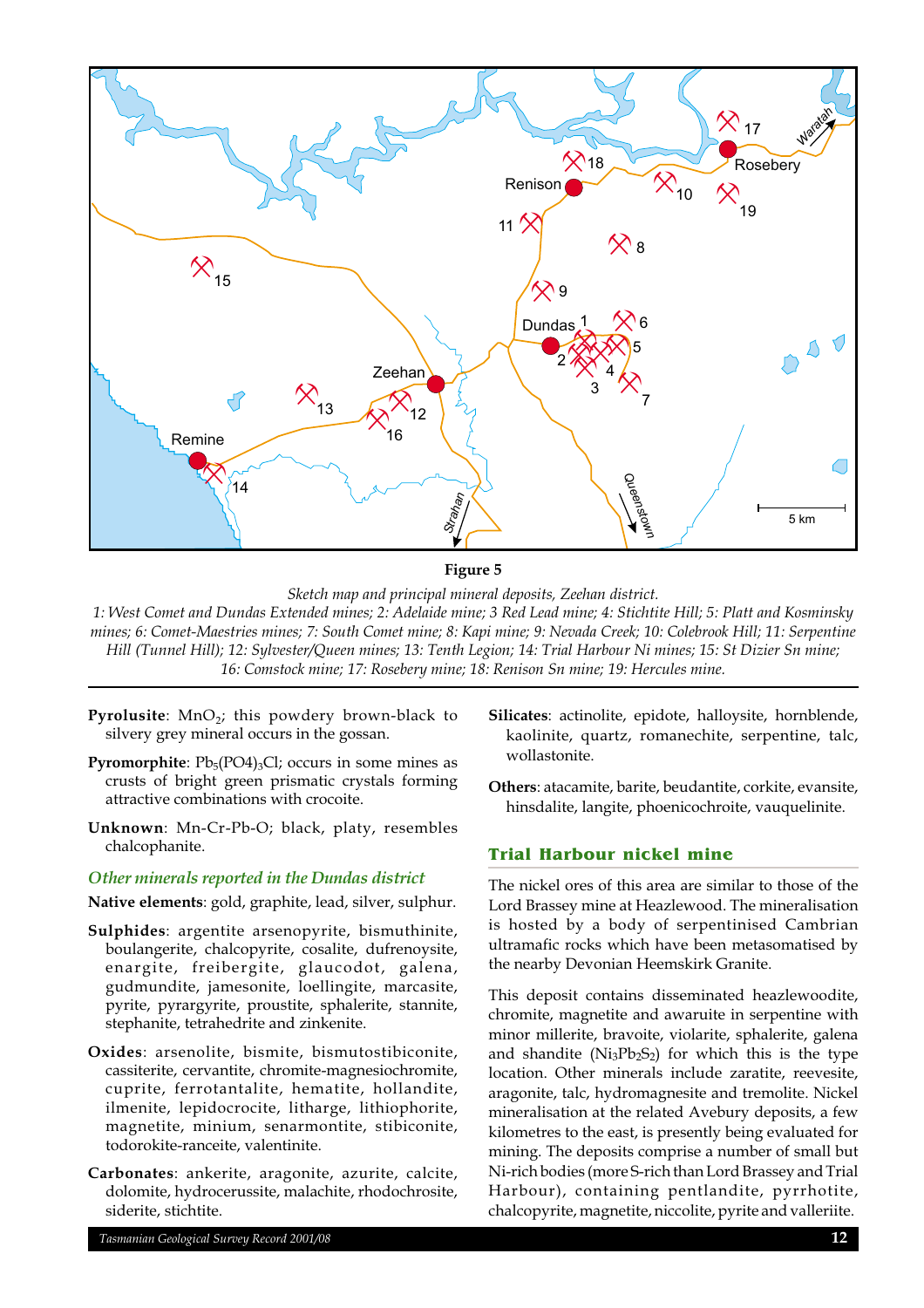#### **The Mt Lyell mines**

This group of mines near Queenstown was at one stage collectively one of the world's largest copper producers, and production has been almost continuous for nearly 120 years. They are some of the oldest significant mines in Australia, and have produced about 1.4 Mt of copper, 43 t of gold and 733 t of silver from some 119 Mt of ore (to 1999). The field was found in 1883, at the Iron Blow (which was first worked as a gold mine), and has been responsible for a large proportion of Tasmania's gold production, as well as most of its copper.

The Mt Lyell mines are mineralogically most important as the co-type locality for the rare copper-iron-tin sulphide mawsonite, named after Sir Douglas Mawson, the Antarctic explorer and geologist (Markham and Lawrence, 1965). Many other rare minerals are also recorded from these mines, including betechtinite, florenceite, svanbergite-woodhousite, stannoidite, hessite, jalpaite, magnesiofoitite, zunyite and stromeyerite. At least 85 species have been reported from the mines, many in attractive specimens.

The mineralisation is mostly hosted by schistose, highly altered rhyolitic to andesitic lavas and tuffs of the Cambrian Mount Read Volcanics, with minor occurrences in Ordovician conglomerate and limestone, and appears to be controlled by the intersection of two major faults. Devonian lamprophyre bodies cut the ores, but appear unrelated to mineralisation (Baillie and Sutherland, 1992). The mineralised zone covers some 10  $km^2$  (fig. 6) and is up to about 800 m thick (Solomon *et al*., 1987). There are five major styles of mineralisation:

- $\Box$  Massive pyrite-rich bodies, with colloform textures and high-grade copper, gold, arsenic and silver-rich shoots. These are postulated to have formed at or near the Cambrian seafloor, as volcanogenic massive lead-zinc deposits (Solomon *et al*., 1987). High-grade ore shoots in the massive pyrite bodies were the original ores mined (after working of the gossan cap for gold), particularly in the Mt Lyell (Blow) and South Lyell mines. These shoots contained pyrite, chalcopyrite, tetrahedrite, tennantite, stromeyerite, arsenopyrite, molybdenite, enargite and 2–3 g/t gold (Markham, 1963). Gangue minerals include quartz, barite, hematite, muscovite and pyrophyllite.
- $\square$  Banded, thin pyrite lenses with chalcopyrite, galena and sphalerite (volumetrically very minor). These are also postulated to be Cambrian volcanogenic massive sulphide deposits (Solomon *et al*., 1987). The banded pyrite ores contain grades of up to 28% lead and 20% zinc.
- $\square$  Disseminated, low to moderate-grade chalcopyrite and pyrite. This is also considered to be Cambrian in age, probably formed during early sub-seafloor alteration of the volcanic rocks and is highly deformed. It is the principal ore mined in recent

decades, particularly from the Prince Lyell mine, and contains pyrite, chalcopyrite, and minor tennantite, molybdenite, galena, sphalerite, bornite with traces of other sulphide minerals. Gangue minerals, in approximate order of abundance, include quartz, muscovite, chlorite, siderite, magnetite, hematite, rutile, pyrophyllite, apatite, barite, fluorite, calcite, ankerite, zircon and monazite.

- $\Box$  Higher grade bornite-rich ores along the Great Lyell Fault. These appear to have been remobilised during Devonian syn-deformational, fault-related hydrothermal events, and are common in western Tasmania, often associated with Devonian granites (Solomon *et al*., 1987). The bornite-rich mineralisation is characteristic of the North Lyell area but is somewhat variable in nature. Ore minerals include bornite, chalcopyrite, pyrite, chalcocite, tennantite, galena, betekhtinite, mawsonite, digenite, sphalerite, molybdenite, linnaeite, stromeyerite and others. Gangue minerals are as above, but cherty quartz, barite, fluorite and hematite are typically more abundant.
- □ 'Copper-clay' deposits containing native copper, cuprite, chalcocite, digenite, bornite, covellite, chalcopyrite, galena, sphalerite and goethite in illite-kaolinite clays derived from deeply weathered argillaceous Ordovician limestone. The origin of these is unclear; they are possibly related to Devonian hydrothermal activity, or Ordovician to Recent weathering (Solomon *et al*., 1987).

## *Summary of Mt Lyell mineralogy (from Bottrill, Olubas and Adams, in prep.)*

**Native Metals**: copper, gold, silver (Au, Hg-).

**Halides**: fluorite.

- **Oxides**: anatase, cuprite, delafossite, goethite, hematite, magnetite, rutile, tenorite.
- **Sulphides and sulphosalts**: aikinite, arsenopyrite, berzelianite, betekhtinite, bornite, bournonite, calaverite, chalcocite, chalcopyrite, clausthalite, covellite, cubanite, digenite, djurleite, enargite, galena, geffroyite?, hessite, jalpaite, linnaeite, mawsonite, molybdenite, pentlandite, petzite, pyrite, pyrrhotite, renierite, sphalerite, stannoidite, stromeyerite, tellurobismuthite, tennantite tetrahedrite, wittichenite.
- **Phosphates**: florenceite-(Ce), fluorapatite, gorceixite, monazite, svanbergite, vivianite, woodhousite.
- **Silicates**: albite, chamosite, clinochlore, clinozoisiteepidote, illite, kaolinite, magnesiofoitite (an alklaideficient tourmaline), muscovite, pyrophyllite, quartz, topaz, zircon, zunyite.

**Carbonates**: ankerite, calcite, dolomite, malachite, siderite.

**Sulphates**: anhydrite, barite, boothite, chalcanthite.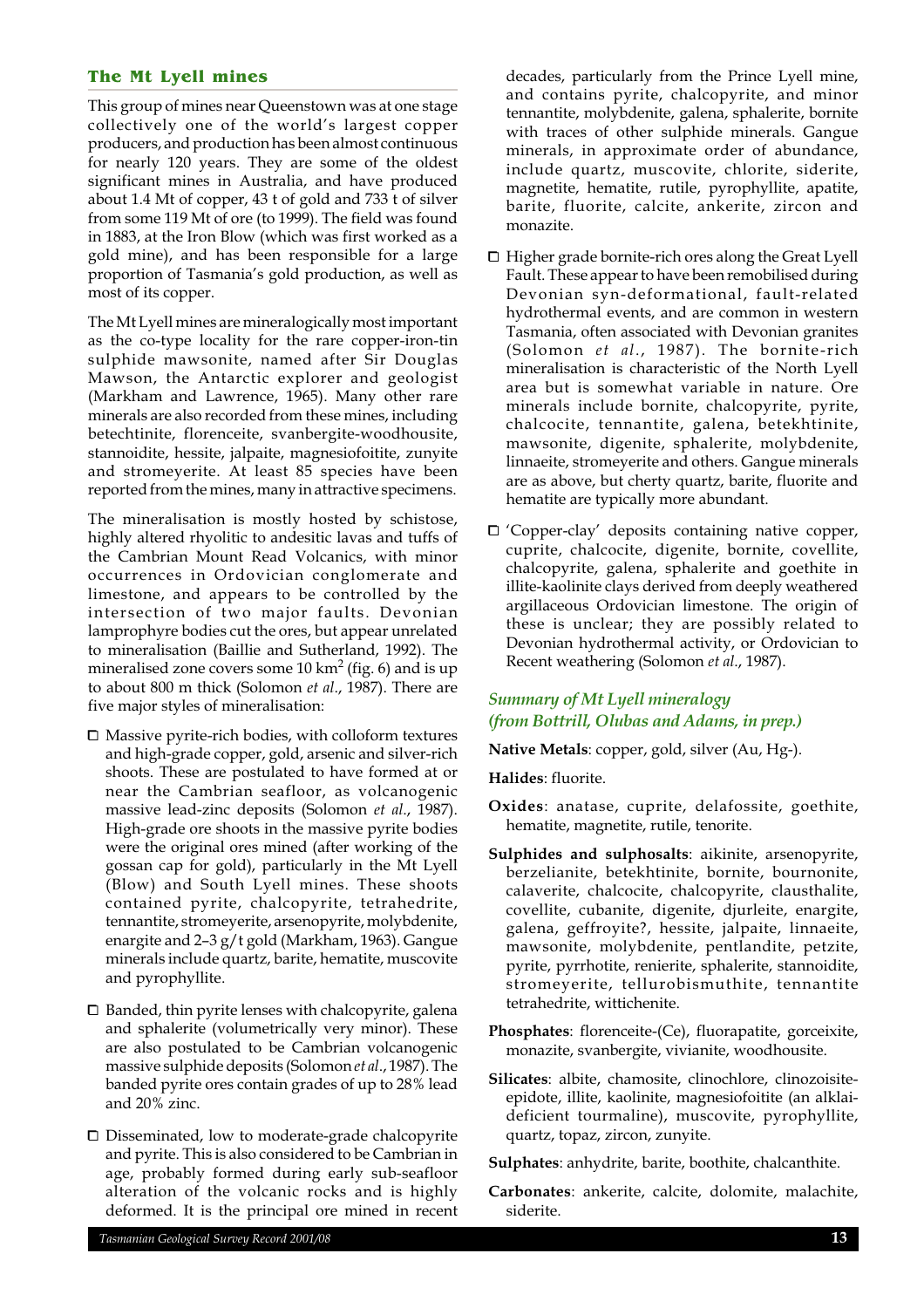

**Figure 6** *Mt Lyell mines (from Solomon, 1969).*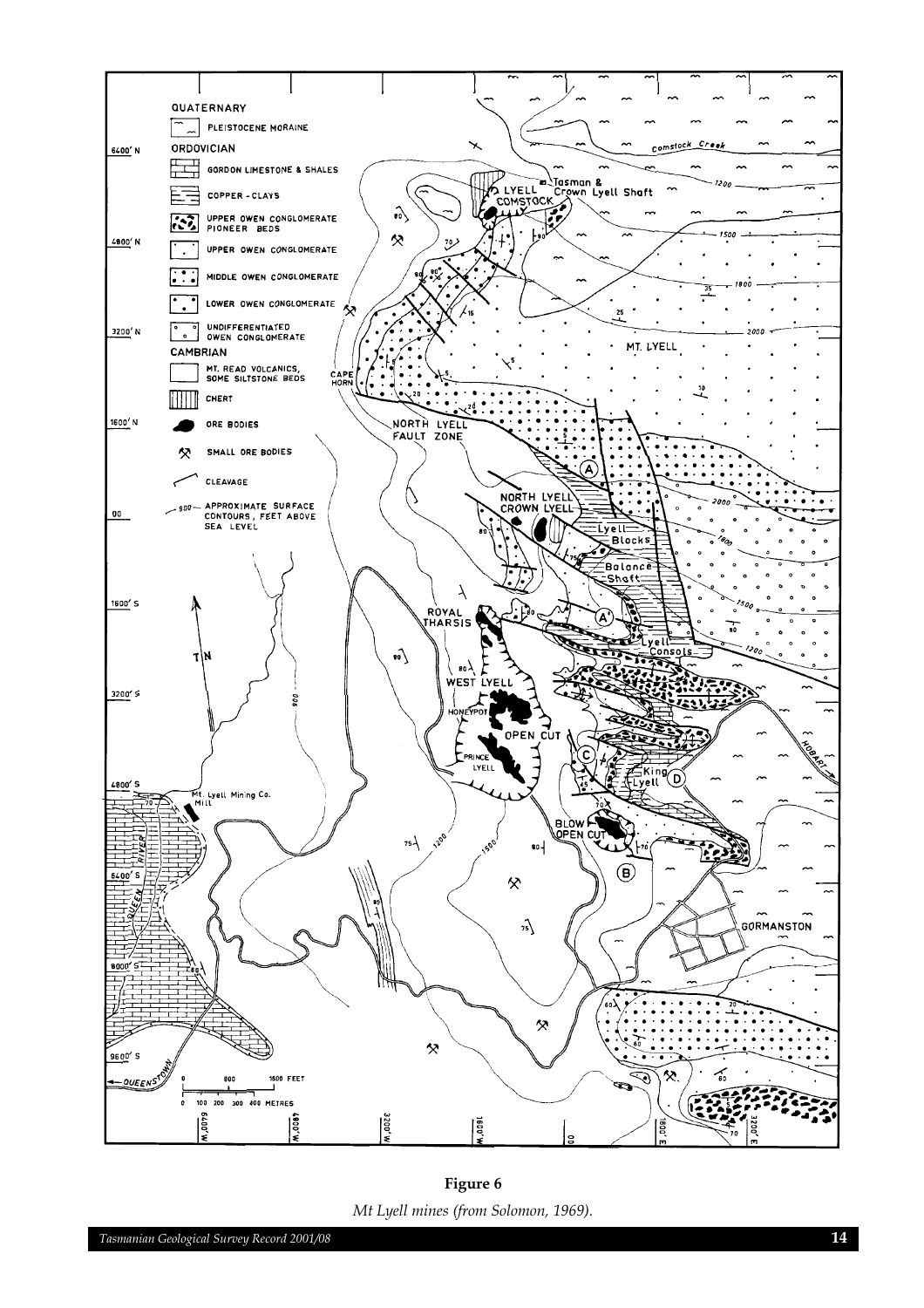## **The minerals of the Cygnet district**

This section has been adapted from Sorrell and Bottrill (1998).

The Cygnet district has the distinction of being the site of some of the earliest mineralogical, geological and petrological investigations in Australia. Peron (1807) reported on some rocks thrown at him by natives (they probably just wanted a mineral identification!) during the sojourn with Nicolas Baudin in 1801, described by von Buch. The mineralogist A. W. Humphrey arrived in 1804 with some early settlers and scientists and also collected and described rocks from the area (Ford, 1983). Twelvetrees and Petterd (1899) conducted some of the earliest petrographic investigations in Australia on some rocks from Cygnet.

The geology at Cygnet is dominated by glaciogene Permo-Carboniferous mudstone and siltstone, intruded by Jurassic dolerite and numerous Cretaceous alkaline igneous intrusive rocks. The latter rocks, a variable group of quartz-poor porphyritic rocks usually described as sanidine, monzonite or syenite porphyries, comprise the Cygnet alkaline intrusive complex, and were formed in response to the rifting of Tasmania from Antarctica about 100 million years ago. They are the most interesting rocks in the area mineralogically, containing most of the  $~80-90$ species recorded from the area. They are dominated by sanidine and plagioclase, with minor pyroxenes, amphiboles, garnets and many other minerals. They are also associated with gold mineralisation at several areas, particularly the Mt Mary gold mine, the Livingstone mine, the King Hill and Black Jack prospects (Taheri and Bottrill, 1999).

The following minerals have been reported (Sorrell and Bottrill, 1998).

- **Primary minerals of the porphyries**: aegirine, aenigmatite?, albite, allanite, amphiboles (including pargasite, ferropargasite, edenite, hastingsite, reibeckite and magnesiohornblende), analcime, andesine, andradite, anorthoclase, augite, biotite, bytownite, cancrinite, corundum, diopside, fluorapatite, eudyalite, haüyne, hedenbergite, ilmenite, labradorite, magnetite, nepheline, nosean? oligoclase, orthoclase, pyrochlore?, quartz, sanidine, sodalite, spessartine, sphene, wöhlerite?
- **Secondary minerals of the porphyries**: aragonite, barite, calcite, epidote, marialite, mordenite, natrolite, pectolite, scolecite, stellerite.
- **Minerals mostly of the contact rocks and xenoliths**: andalusite, chlorites, graphite, muscovite, phlogopite, pigeonite, prehnite, pyrrhotite, rutile, tremolite-actinolite-ferroactinolite, wollastonite, zircon.
- **Minerals mostly of the mineralised zones**: arsenopyrite, cerussite, chalcopyrite, cinnabar, covellite, galena, goethite, gold, gypsum, hematite, jarosite, marcasite, zincian montmorillonitenontronite, opal, plumbogummite, pyrite, pyromorphite?, siderite, silver minerals (chlorargyrite?), sphalerite, sulphur.